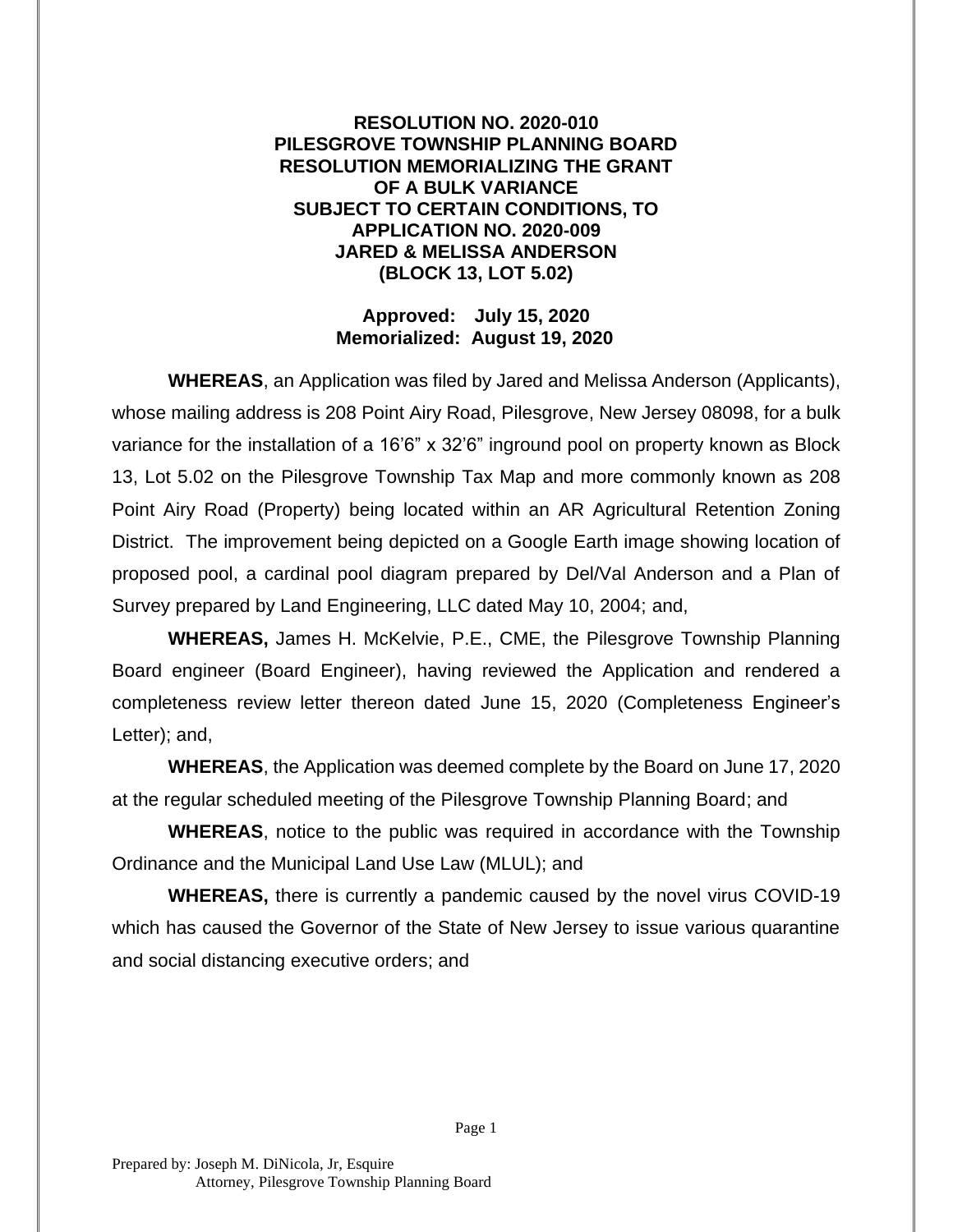**WHEREAS**, as a result of these orders public gatherings are only permitted where appropriate social distancing can be maintained; and

**WHEREAS**, the Planning Board in an effort to meet the social distancing guidelines held the public hearing both virtually and in person where both the public and the Applicant had the opportunity to appear virtually through the program ZOOM; and

**WHEREAS**, the Planning Board issued its own notice to the public prior to the meeting that the meeting would be held both virtually and in person with instructions of how to call into the meeting; and

**WHEREAS**, the Application was posted on the Pilesgrove Township website for the public who chose to attend the meeting virtually to review the Application with attachments; and

**WHEREAS**, the Applicant provided notice in accordance with applicable MLUL and Township Ordinance, in which it was indicated the Planning Board meeting would be held virtually, and/or in person, providing all required call-in information for public use; and

**WHEREAS**, the Board determined that it had jurisdiction to hear the Application and proceed with a public hearing on the Application on the regular meeting of the Pilesgrove Township Planning Board convened on July 15, 2020; and

**WHEREAS,** the Board heard testimony from Jared and Melissa Anderson, the Applicants; and

**WHEREAS**, after hearing the above testimony, the Board made the following findings of fact:

1. The property is in an AR - Agricultural Retention Zoning District as designated on the Township Zoning Map.

2. The Property currently consists of a single-family residence with a metal pole barn.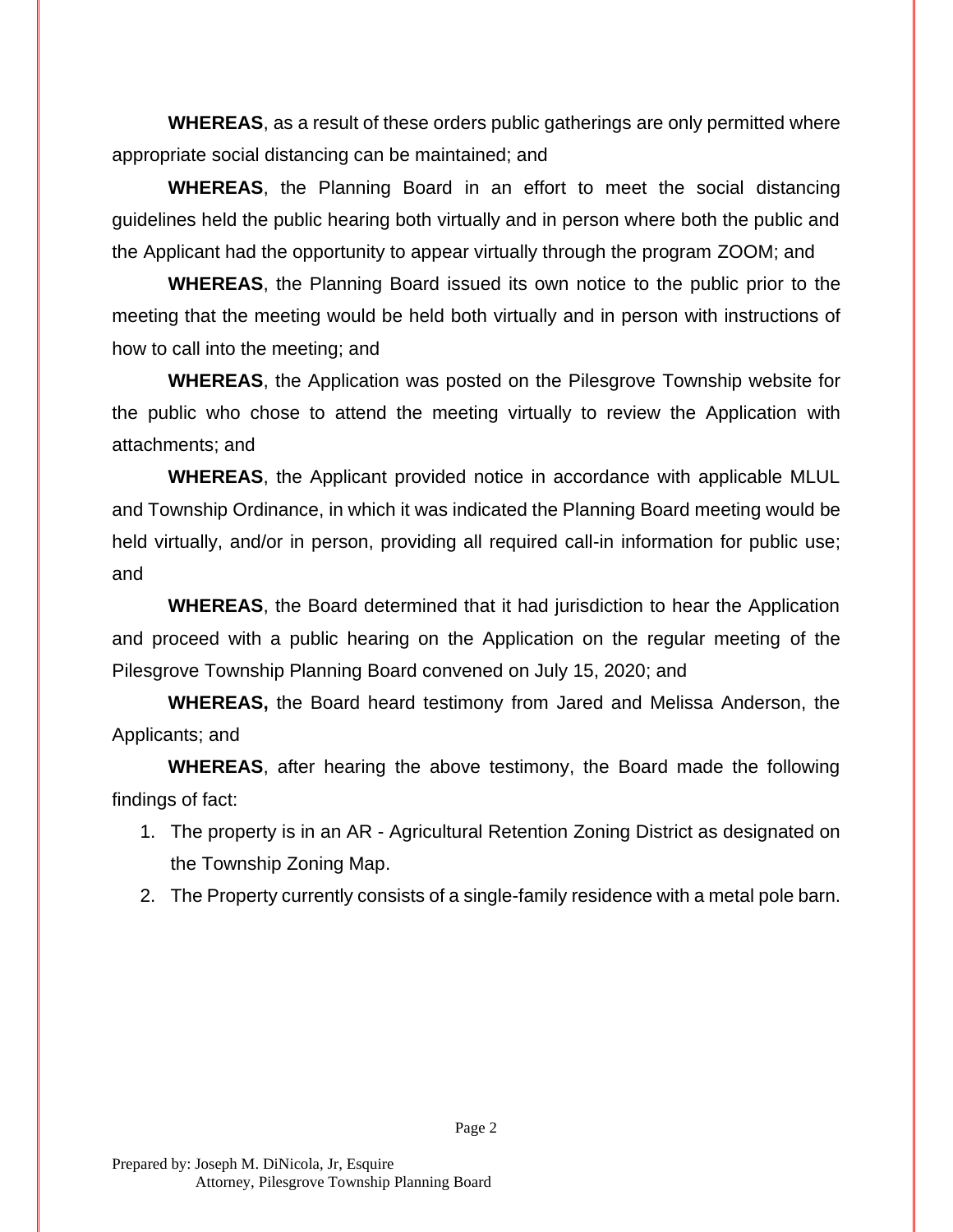- 3. The Applicant is proposing to construct a 16'6" x 32'6" inground swimming.
- 4. The Applicant is requesting a bulk variance for Lot Coverage, where 9% is allowable by Township Ordinance, 16% currently exist and proposed is 18%.
- 5. As it relates to the variance requested the Applicant testified to the following negative and positive criteria:

Positive: The purpose of the MLUL would be advanced by this deviation from the zoning ordinance and the benefits from this deviation outweigh any detriment to the public good.

- Negative: The pool would not be a detriment to the public good and would not substantially impair the intent of the zoning ordinance
- 6. While, James H. McKelvie, PE, CME, the Planning Board Engineer did not provide a Technical Review Letter, he testified that the Applicant has complied with all requirements and would recommend all waivers requested.

**BE IT THEREFORE RESOLVED** on this \_\_\_\_\_ day of \_\_\_\_\_\_\_\_\_\_\_\_, 2020 by the Pilesgrove Township Planning Board, the Bulk Variance and waivers requested as further depicted on the documents submitted is granted, and is subject to the following conditions:

1. Payment of any and all required fees which are due or may become due to the Township within seven (7) day notice thereof, including but not limited to, settlement of any outstanding review escrow accounts.

2. Any and all conditions of approval detailed in the completeness engineer's letter, subject to the engineer's approval.

3. Obtaining any and all other approvals for the proposed revisions that may be required by any governmental/regulatory body including, but not limited to, the New Jersey Department of Environmental Protection pursuant to the Freshwater Wetlands Act, the Salem County Planning Board and/or the Salem County Soil Conservation District, New Jersey Department of Transportation, etc. Applicant's engineer shall certify that said approvals have been received.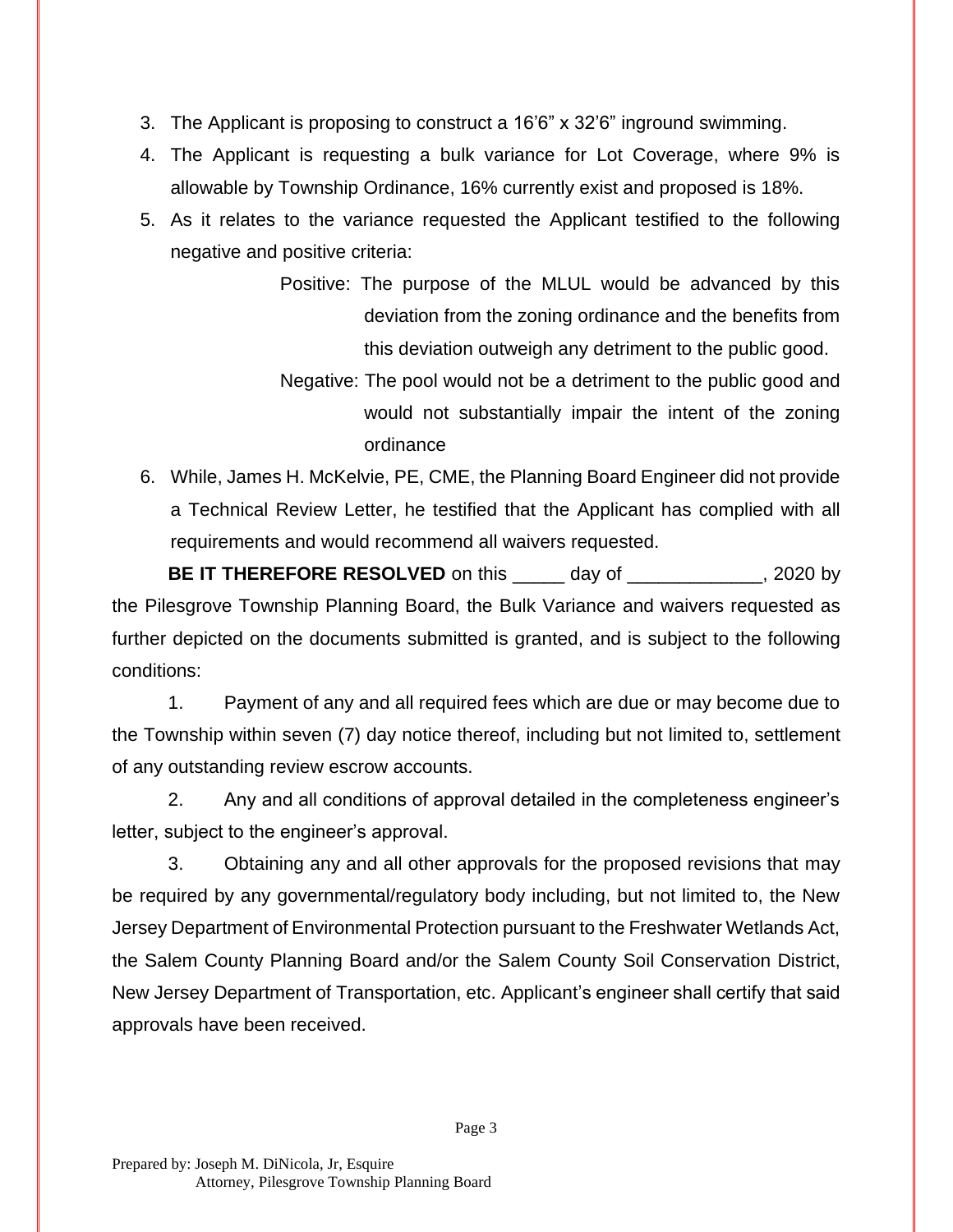**BE IT FURTHER RESOLVED**, that in the event the above conditions are not satisfied within two (2) years from the date of the grant of approval, the relief granted herein shall be denied retroactively to said approval date.

**BE IT FINALLY RESOLVED** that the Applicant is hereby placed on notice that:

1. If he or his successors intend or desire to engage in a regulated activity upon the property as defined in N.J.S.A. 13:9B-3; and, if required, a Freshwater Wetlands Permit or exemption therefrom must be obtained.

2. In the event the development requires the disturbance of more than 5,000 square feet of Property, approval of a plan for soil erosion and sediment control may be required from the Salem County Soil Conservation District; and if so, no Certificate of Occupancy will issue until the plan is implemented.

3. Applicant shall comply with all representations made during the course of the hearing and in all filed documents.

4. Applicant shall indemnify and hold the Board harmless from any claim of any kind which may be made as a result of any deficiency in the Application, including any challenges to the notice requirements of the MLUL and Township Ordinance.

5. During construction, Applicant shall correct any condition causing erosion or any other deleterious effect upon the community within three (3) days notice, or any lesser time deemed required, from or by the Township Engineer.

6. Applicant shall be responsible for locating the improvements in accordance with the Ordinance and/or this Resolution. Same may require the retention of a professional land surveyor, engineer, etc. to ensure compliance with the Ordinance. Applicant expressly understands that the Township shall not be responsible for locating the improvements and if same are not in compliance with the Ordinance and/or this Resolution, Applicant shall be obligated to remove said non-conforming improvements and relocate them in accordance with the Zoning Requirements and/or this Resolution.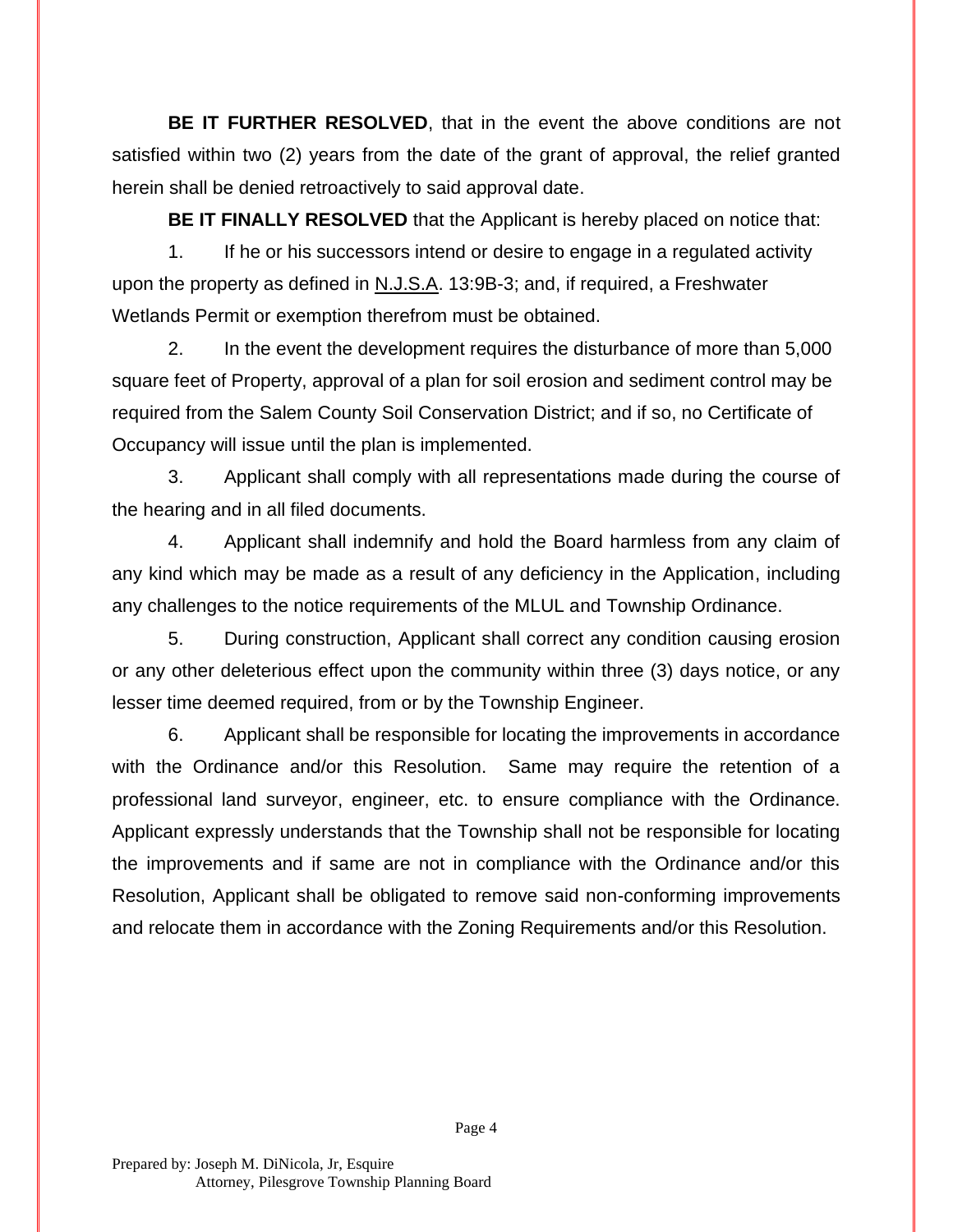7. Any additional site improvements or modifications to the approved plan require approval from the Pilesgrove Planning Board.

8. The Applicant shall comply with all Township and MLUL bonding requirements.

## **PILESGROVE TOWNSHIP PLANNING BOARD**

**BY:\_\_\_\_\_\_\_\_\_\_\_\_\_\_\_\_\_\_\_\_\_\_\_\_\_\_\_\_\_\_\_\_\_\_\_\_\_**

**JEFFREY STRING, Chairperson**

**ATTEST:**

**RITA SHADE, Secretary**

**\_\_\_\_\_\_\_\_\_\_\_\_\_\_\_\_\_\_\_\_\_\_\_\_\_\_\_\_\_\_\_**